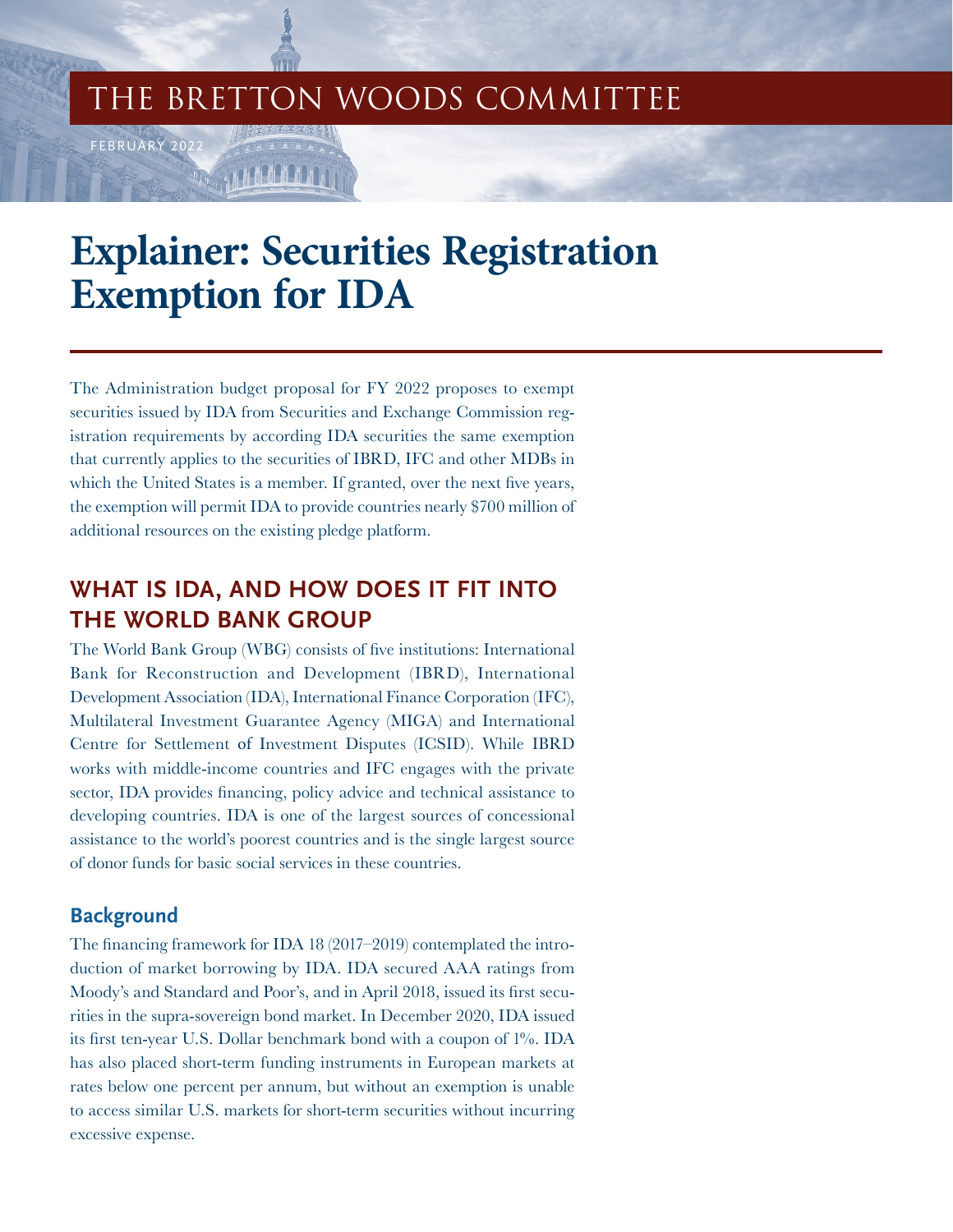#### *Securities Exemption for MDBs*

From the early days of IBRD and IFC, Congress granted IBRD and IFC securities an exemption from the Securities Act of 1933 and the Securities Exchange Act of 1934. Congress did the same for the other MDBs in which the Unites States is a shareholder. The securities exemption for IBRD, IFC and the MDBs covers registration (section  $3(a)(2)$ ) of the Securities Act and reporting (section 3(a)12 of the Securities Act).

The following chart shows MDBs in which the U.S. is a member as well as a citation for the securities exemption and the year it was passed by Congress.

| <b>Multilateral Development Banks (MDB)</b><br>in which the U.S. is a Member |                                                                                         | <b>Regulatory Relief</b><br>(Year Passed Congress)          |  |
|------------------------------------------------------------------------------|-----------------------------------------------------------------------------------------|-------------------------------------------------------------|--|
| <b>World Bank Group</b>                                                      | <b>International Development</b><br><b>Association (IDA)</b>                            | None                                                        |  |
|                                                                              | <b>International Bank for</b><br><b>Reconstruction and</b><br><b>Development (IBRD)</b> | <b>Bretton Woods Agreements Act 22</b><br>USC 286k-1 (1945) |  |
|                                                                              | <b>International Finance</b><br><b>Corporation (IFC)</b>                                | IFC Act 22 USC 282k(a) (1955)                               |  |
| <b>Inter-American Development Bank (IADB)</b>                                |                                                                                         | IADB Act 22 USC 283h(a) (1959)                              |  |
| <b>Asian Development Bank (ADB)</b>                                          |                                                                                         | ADB Act 22 USC 285h(a) (1966)                               |  |
| <b>European Bank for Reconstruction and</b><br><b>Development (EBRD)</b>     |                                                                                         | EBRD Act 22 USC 290l-7(a) (1990)                            |  |
| African Development Bank (AfDB)                                              |                                                                                         | AfDB Act 22 USC 290i-9(a) (1981)                            |  |

#### *Why Does IDA Not Have the Same Exemption Today?*

Until IDA changed its financing model in 2018, it did not raise money in the securities market and therefore did not need an exemption. Although Congress discussed the possibility of IDA issuing bonds during Senate Committee deliberations in 1958, IDA was initially designed to receive funding from donor countries, not the capital markets. IDA operated on that funding model since its founding in 1960. In 2018, donor countries agreed to change the funding model to allow IDA to raise funds on the capital markets to supplement donor contributions.

#### *Benefits of the Exemption*

The exemption from U.S. securities laws generates substantial savings for IBRD, IFC and the MDBs by enabling the institutions to negotiate private placements directly with U.S. investors, make sales of public benchmark bonds to State and municipal treasury portfolios around the United States, and place short-term paper in the U.S. market at very low rates. It also reduces legal expenses. Currently, IDA issues securities to qualified institutional buyers (QIBs) in the costly, so-called Rule 144A/Regulation S market, but each issuance requires a substantial lead time and legal expense with the need to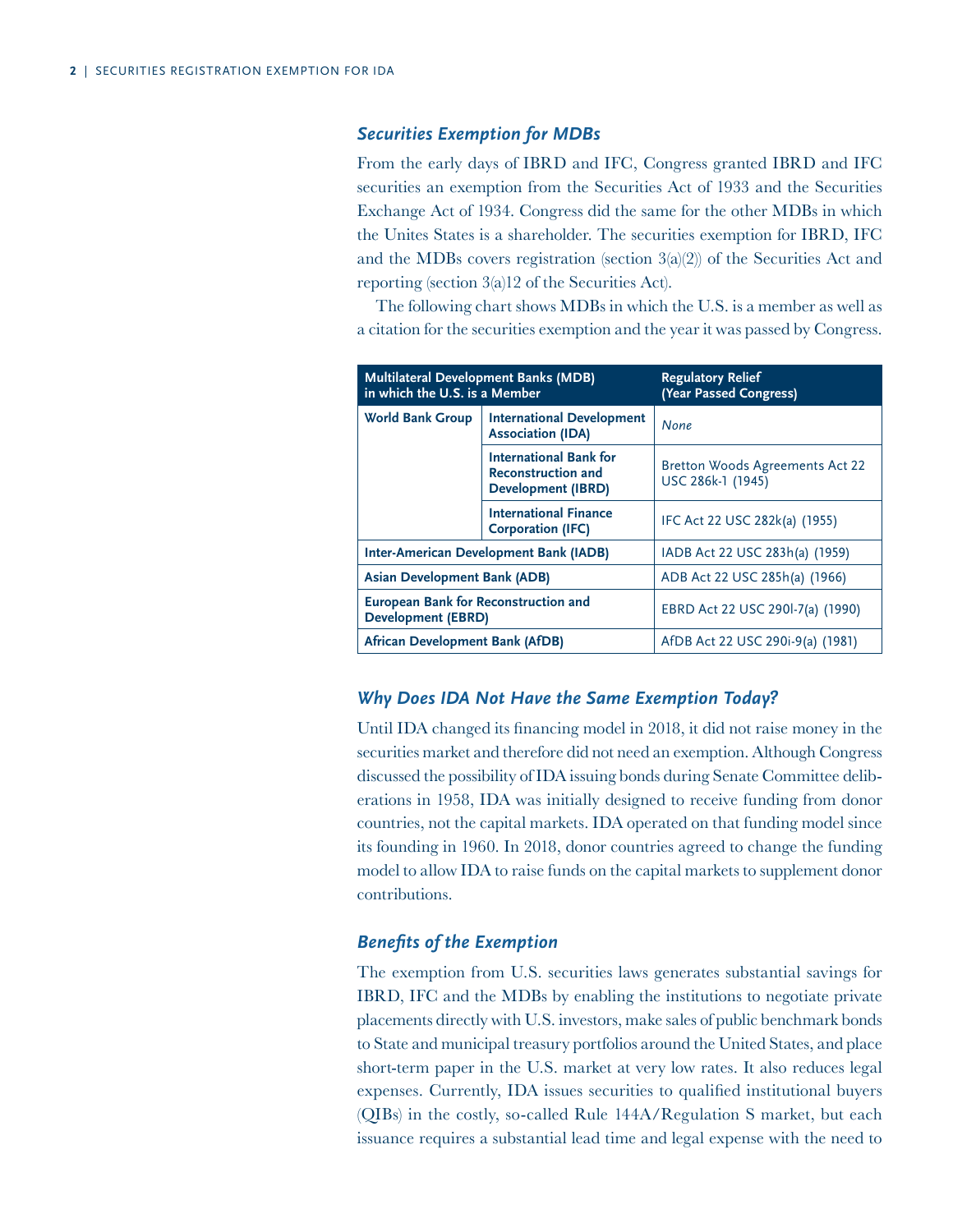produce a full-fledged prospectus. With a securities exemption, IDA could take advantage of favorable market windows, issue a less expensive mix of short- and medium-term benchmarks and privately placed securities, and reduce its transaction costs.

IDA estimates that over the course of a five-year funding program, it could increase its funding for IDA countries by almost \$700 million with the same level of IDA commitments. This represents additional support for the world's poorest countries.

The chart below shows IDA's Additional Costs Without the Exemption compared to IBRD over Five Years, showing savings for both short-term funding and medium-term funding.

| <b>SHORT-TERM FUNDING</b>                                |                                                 |                         |                        |                                                       |                                                                |  |  |
|----------------------------------------------------------|-------------------------------------------------|-------------------------|------------------------|-------------------------------------------------------|----------------------------------------------------------------|--|--|
|                                                          | <b>Average Funding</b><br>Volume<br>(SM)        | Annual<br>Cost<br>(BPS) | Annual<br>Cost<br>(SM) |                                                       | <b>Total Expected Cost</b><br>(SM)                             |  |  |
| <b>Commercial Paper</b>                                  | 10,000                                          | 12                      | 12                     |                                                       | 12                                                             |  |  |
| Total Expected One-Year Cost (Short-Term)                | 12                                              |                         |                        |                                                       |                                                                |  |  |
| <b>MEDIUM-TERM FUNDING</b>                               |                                                 |                         |                        |                                                       |                                                                |  |  |
|                                                          | <b>Average Funding</b><br><b>Volume</b><br>(SM) | Annual<br>Cost<br>(BPS) | Annual<br>Cost<br>(SM) | <b>Expected</b><br><b>Average Duration</b><br>(Years) | <b>Total Expected Cost</b><br>(SM)<br>(Annual Cost x Duration) |  |  |
| <b>Syndicated Bonds</b>                                  | 16,000                                          | 5                       | 8                      | 8.6                                                   | 69                                                             |  |  |
| Non-Syndicated Bonds                                     | 9,000                                           | 14                      | 12.6                   | 4.6                                                   | 58                                                             |  |  |
| Cost per annum                                           | 127                                             |                         |                        |                                                       |                                                                |  |  |
| Total expected one-year cost (Short-Term + Medium-Term)  | 139                                             |                         |                        |                                                       |                                                                |  |  |
| Total expected five-year cost (Short-Term + Medium-Term) | \$695 million                                   |                         |                        |                                                       |                                                                |  |  |

Furthermore, IDA stands to obtain further interest savings because currently the investor base perceives IDA bonds as a substandard brand, despite their triple-A rating. The lack of equal treatment creates a differential treatment between IBRD, IFC and IDA, which all share the same investor base.

#### *Benefits of the Exemption for U.S. Markets and Investors*

IDA bonds face a higher barrier to entry to U.S. markets than IBRD and IFC bonds. Many U.S. investors are not given the choice to invest in IDA securities. Although IDA securities are safe, liquid and triple-A rated, some U.S. investors miss the opportunity to diversify their portfolios with a highgrade liquid investment that supports positive ESG outcomes and, without taking project or credit risk, funds investment in impactful solutions to global development challenges. The lack of equal treatment from the SEC creates a differential treatment among IBRD, IFC and IDA bonds, which all share the same investor base.